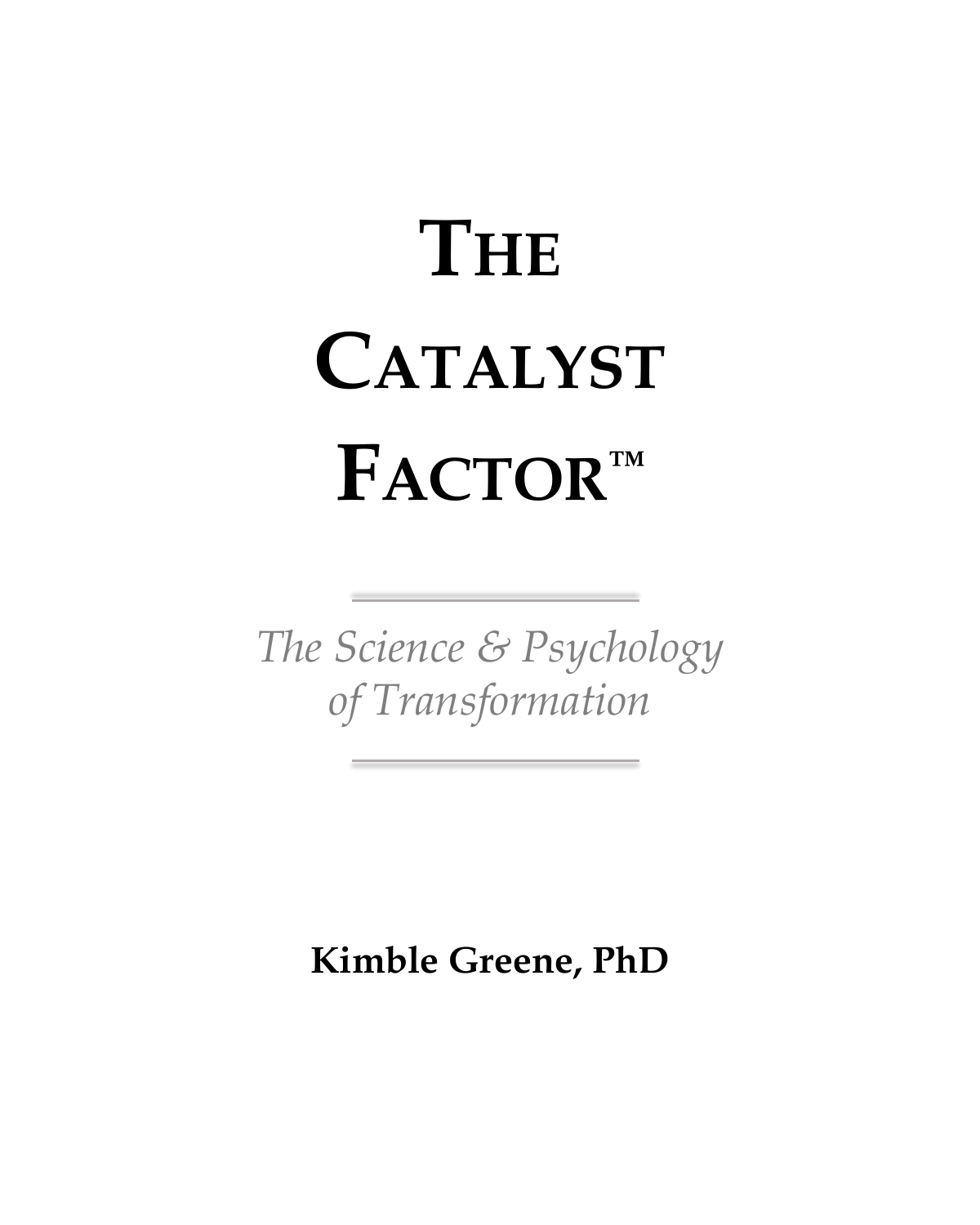The following is an excerpt from **The Catalyst Factor** book.

Copyright © 2020 by Dr. Kimble Greene with publication projected for December 2020.

All rights reserved. No part of this publication may be reproduced, distributed, or transmitted in any form or by any means, including photocopying, recording, digital scanning, or other electronic or mechanical methods, without the prior written permission of Dr. Kimble Greene, except for the inclusion of brief quotations in an acknowledged review.

For information regarding permissions contact: Kimble Greene, PhD email: kimble@drkimblegreene.com www.themonarchmethod.com

Library of Congress Cataloging-in-Publication Data Greene, Kimble The Catalyst Factor by Kimble Greene, PhD

Summary: The science and strategy to personal transformation and leadership development

ISBN: 978-0-9977178-9-1

United States of America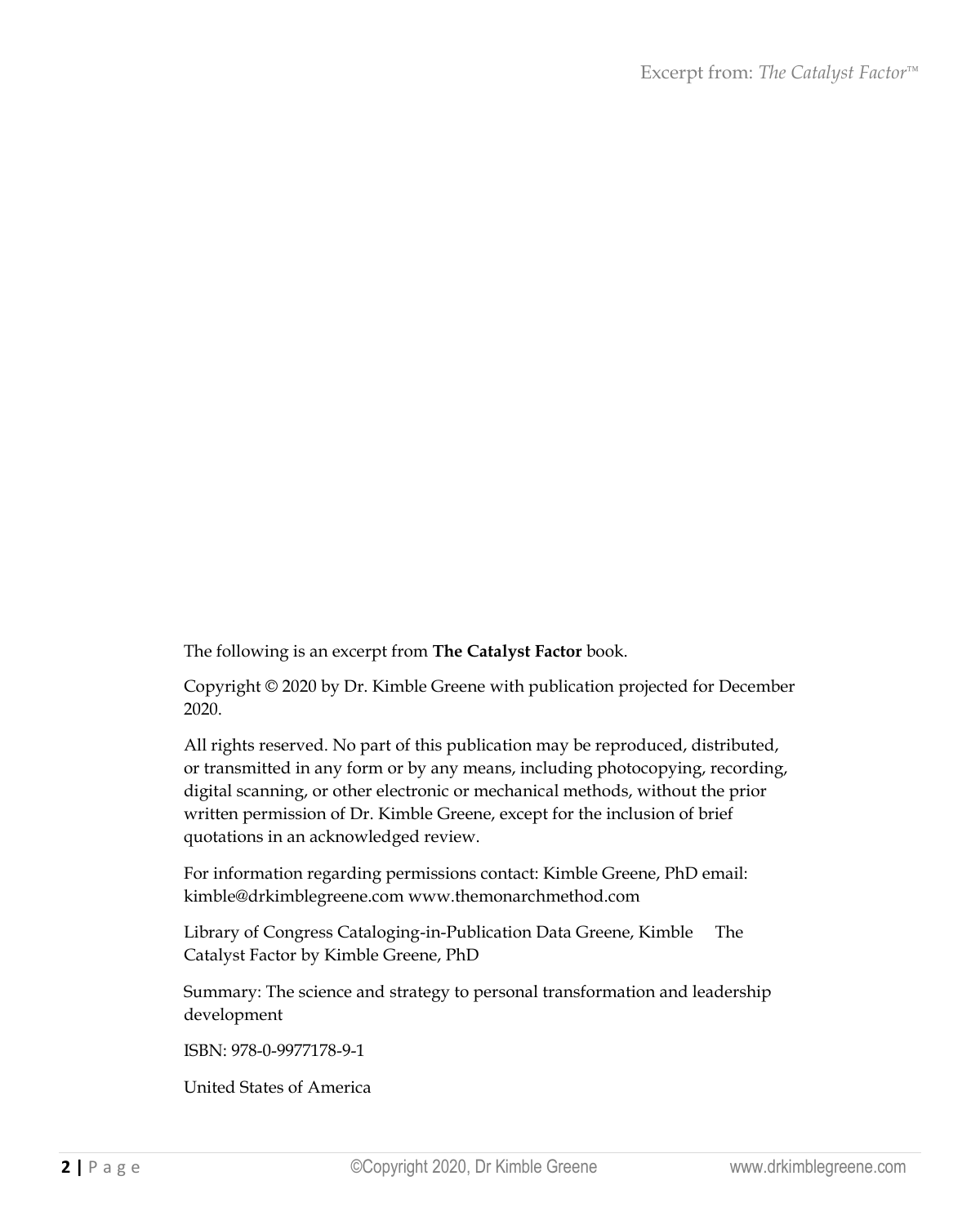**The Catalyst Factor**™ is the scientific and philosophical foundation informing **The Monarch Method™ -** the 3-step process for identifying and shifting what's blocking you, so you can achieve your goals and move forward in your life. Rather than a replacement therapy, this groundbreaking approach is an inner foundation strengthening process thereby enhancing and increasing the effectiveness of outer efforts, therapies, and resources.

## **The Problem**

The numbers are hard to ignore, in fact the American Psychological Association reports over 75% (2019) of adults experience mental and emotional struggles which contribute to physical and psychological challenges that impact life on every level including relationships, goal achievement, work, finances, health, energy, cognition, mood, habits, and more. With the onset of the global pandemic in 2020, that percentage has increased along with the depth and scope of struggles people are experiencing.

It's important to understand that basic mental and emotional struggles are simply part of the human experience, from minor to traumatic events dissolving the stigma attached to these struggles is essential. That said, personal struggles often feel insurmountable and, historically, the scientific and medical fields have been unable to offer deep sustainable solutions for shifting from surviving to thriving.

Recent research has proven you are more powerful than you realize, and you have the capacity within to resolve struggles, solve problems, and achieve your goals. It's all about the strategy. That's why I created *The Catalyst Factor™* and *The Monarch Method™* – these approaches give you the philosophies and practices to address and resolve those struggles so you can move forward with your life.

## **The Solution**

*The Catalyst Factor***™** is grounded in frontier science and research (i.e., Epigenetics) underscoring we are primarily beings of energy and belief, rather than merely bodies of matter and cognition. Blending the wisdom of psychology, neuroscience, and metaphysics this approach emphasizes the impact of your beliefs in establishing the progression and unique quality of your life. In other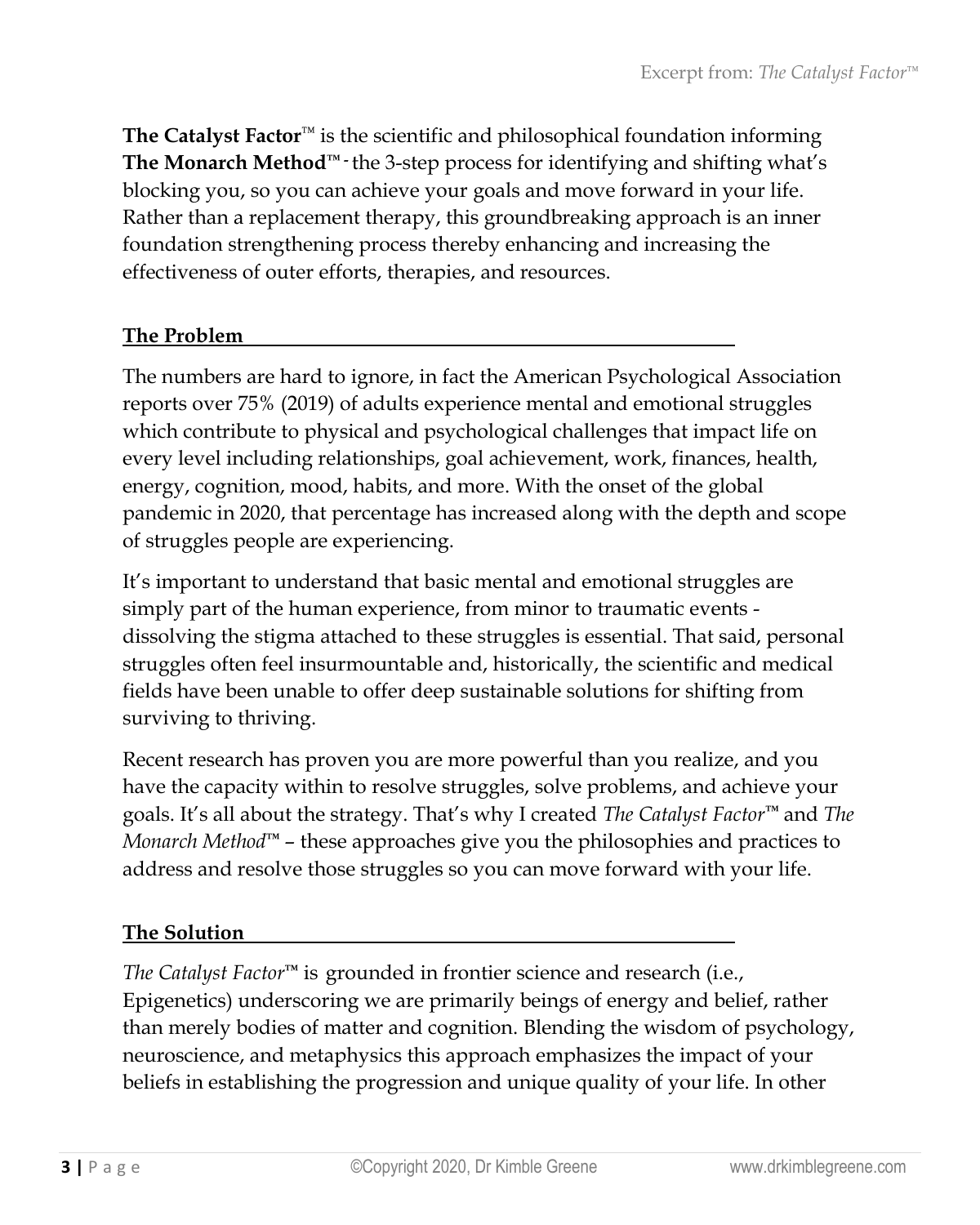words, we continually transform our minds, personalities, bodies, and circumstances based upon our beliefs which result from our perceptions of the world. It's no longer simply a matter of being hostage to your genetic makeup and DNA. This groundbreaking research has transformed the way we view and manage whole being health along with each person's inherent ability to create and sustain internal and external change.

The premise of this approach is based on research demonstrating your core beliefs and perceptions, both of yourself and the world, create the energy that drives your life and experiences. The majority of these core beliefs are subconscious. In fact, studies have proven over 90% of who you are is subconscious, leaving a mere 10% or less of conscious material from which to think, feel, choose, and act. Your core beliefs are the catalyst for every thought, feeling, and behavior. Reinvent your outdated core beliefs and you will organically generate the exact thoughts, feelings, and behaviors that will transform you and your future.

Every behavior, feeling, and thought is generated by a subconscious core belief. Therefore, your beliefs are the catalyst for your entire life experience – physically, mentally, emotionally, relationally, and spiritually. To create significant sustainable change, which is most often a conscious process, your subconscious beliefs must align with your conscious efforts. If they are not aligned, your subconscious beliefs, which have long become neurological patterns, will continually undermine your conscious efforts to change and move forward.

It is important to understand, at one point in your life (typically in your first 15 years), you established a set of beliefs which optimized your mental, emotional, and possibly physical survival at that time and in those circumstances. Years later as an adult, those original beliefs are like tapes running in your head, only you're not aware they're running because they're subconscious. Many of those beliefs, which served you well in the past, no longer serve you. In fact, they (along with their associated thoughts, feelings, and behaviors) begin to work against you because your circumstances, level of independence, and goals continue to evolve over the years. Those old beliefs are neither wrong nor bad, they are simply outdated. To deeply and permanently change your unwanted thoughts, feelings, and behaviors which contribute to blocks and struggles you must change your (outdated) core beliefs.